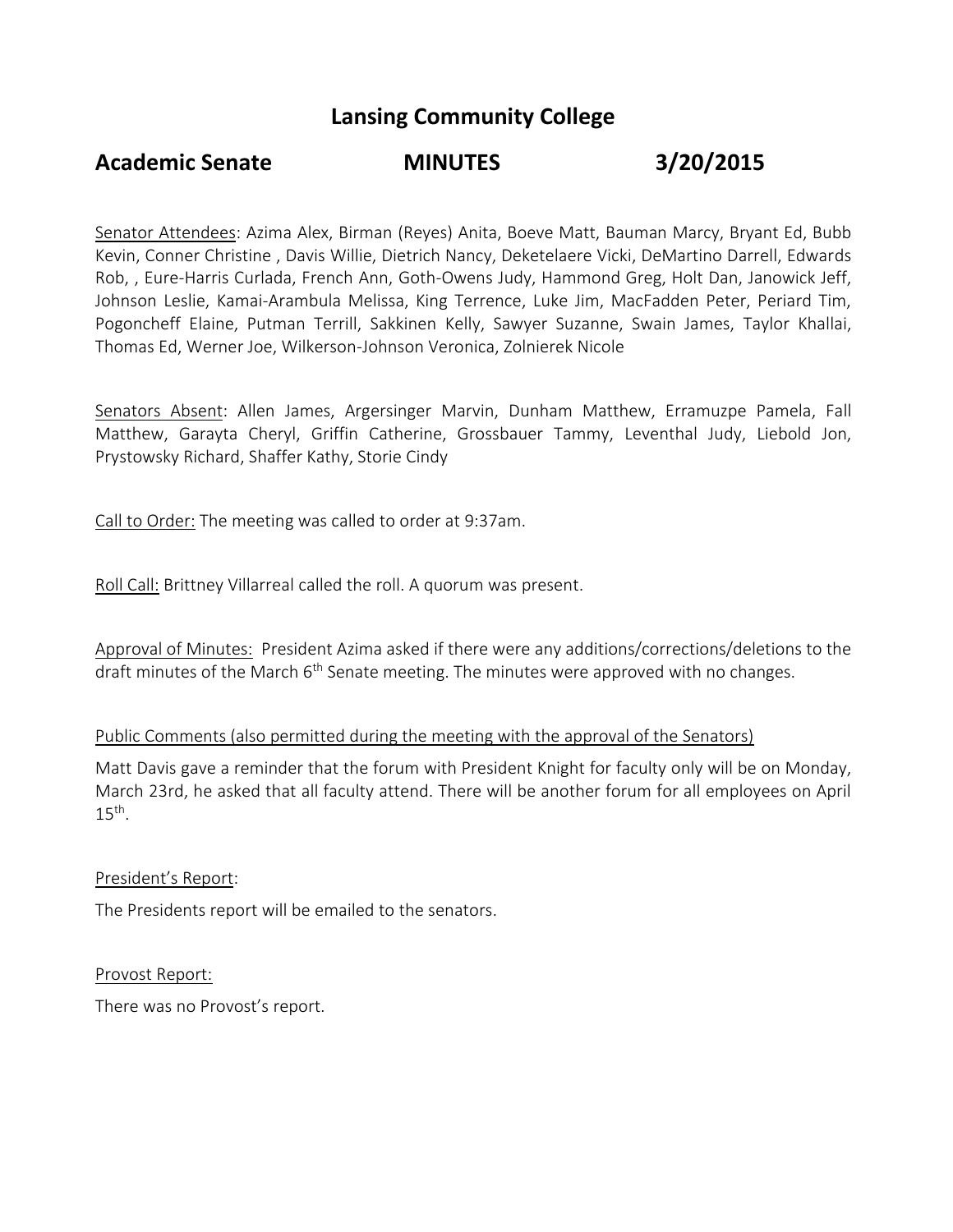#### Other Reports & Updates

 Curriculum Committee: The Curriculum Committee has 3 meetings left. Members have approved over 40 courses, approved about 10 curricula, and have discontinued about 10 courses. A subcommittee, the Curriculum Innovation Integration Team has been working on course integration, and linking courses together. At the end of the year the Curriculum Committee will highlight the work that has been done.

#### Action Items

There were no Actions Items.

#### Discussion Items:

 President Azima announced that the Academic Senate was represented by him and by Senators Janowick and Luke at the last Board of Trustees meeting. The work of the Senate with regard to Open Educational Resources (OER) and other efforts to reduce the cost of textbooks, as well as the work regarding online learning, were briefly outlined for the Board. The Academic Senate is on the agenda for the next Board meeting to give a more detailed presentation on the work that has been done in several areas.

- $\triangleright$  OER/Cost of Textbooks: The College has issued a request for proposals from vendors to implement an online bookstore. There was senate discussion about the process, how it will affect students, and the teachers' ability to assign books and materials for courses.
- OER Resolution Dissemination During Faculty Professional Activity Days: There will be a short presentation on OERs during Professional Activity Days. Time for programs to have discussions has been scheduled in, encouragement will be given to talk about OER options specific for their program. May  $13<sup>th</sup>$  and  $14<sup>th</sup>$  are the dates for the Professional Activities Days.
- $\triangleright$  Standardization of Course Design: There was Senate discussion, led by Senator Holt, on the topic of standardization of online course design and how to make things better for our students.
- $\triangleright$  Guided Pathways Implications for the Arts & Sciences Division "Programs": This discussion was led by Senator Taylor and Secretary Conner. Some of the issues that will be addressed by Guided Pathways team and sub-committees include: Transfer students, Dual Enrollment, Contextualization, and Program Maps. There will be updates on work that Guided Pathways is doing at every Senate meeting or as needed. Senator Deketelaere stated that there was an article sent out and a follow up article will be emailed to Senators that helps to clarify Guided Pathways and what the main elements are. There was Senate discussion on Guided Pathways, some of the discussion was about international students and how it interacts with Guided Pathways.